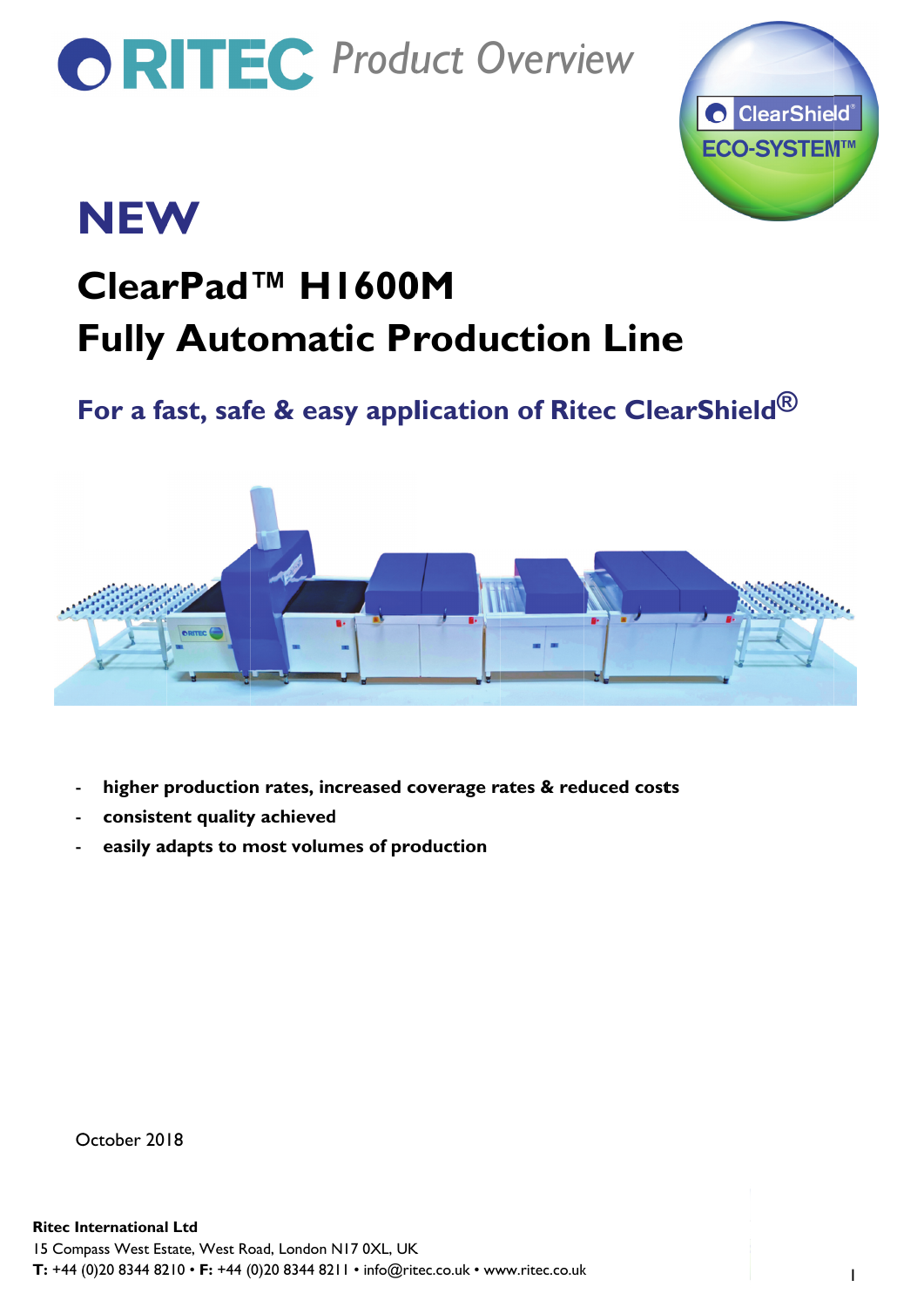

#### **Overview**

The ClearPad™ H1600M Fully Automatic Production Line is the latest complement to Ritec's ClearSpray™ Options, designed for the safe and easy factory application of Ritec ClearShield®. The ClearShield Eco-System™ converts ordinary, high-maintenance glass into "non-stick" ClearShield Eco-Glass™ – with enhanced performance and greater market values.

ClearShield<sup>®</sup> is the only liquid-applied glass surface protection treatment not classified as hazardous. All equipment was developed over the past 35 years as a result of much experience and build-up of expertise.

The ClearPad™ H1600M incorporates many improvements and advantages. Its main innovations come from the use of a pad rather than spray application, and its horizontal design that makes it easy to use as a standalone application line in the factory or in continuation of the tempering line which brings many extra advantages to glass processors and fabricators.

Its modular design means that it can be adapted to meet individual customer requirements and adapt to all typical volumes of production and types of flat glass.

This production line is developed for flat single pane glass. A proposal for IG units may be made on demand.

#### Summary of Key Benefits of the ClearPad™ H1600M

Increases productivity and improves coverage rates,

higher production rates, reduced costs and fast pay-back.

- Easy installation, simple operation and easy maintenance, easily adapts to most volumes of production.
- High quality and durable construction, easily maintained and reliable.
- Achieves consistent quality, proven under actual operating conditions.

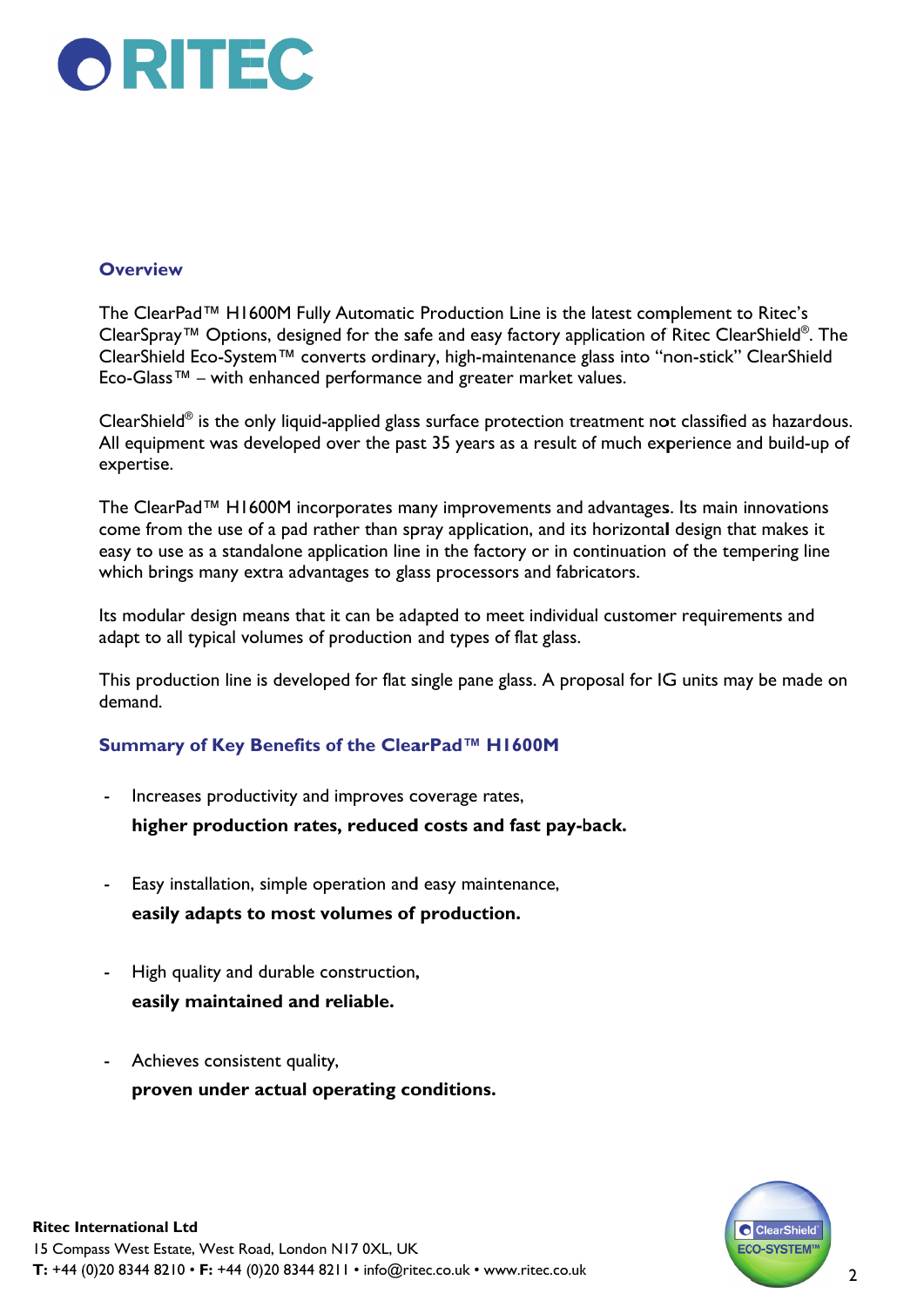

#### The ClearPad™ H1600M: Configuration Options

The modular design of this state of the art new automatic production line allows for a complete adaptation to all requirements and levels of production.

The ClearPad™ H1600M is made up of one to four key modules in addition to the In-Feed and Out-Feed, depending on the desired configuration.

#### **Option 1: Used for Application Only**

Typical configuration:

Module 1: Pad Application Unit

This is a great option for those who would like to apply the ClearShield® at the end of the tempering line, but already have a washer / dryer unit available in their factory.

The key advantages of Option I are:

- reduced machine cost
- reduced machine footprint  $\mathbf{r}$
- utilises equipment you already own

#### **Option 2: Used in Continuation of the Tempering Line**

Typical configuration:

- Module 1: Pad Application Unit
- Module 3: Washing Unit
- Module 4: Drying Unit

As long as the glass comes out clean at the end of the tempering line, it is dry and at an ideal temperature for rapid curing. This means that Module 2 (Curing Unit), is not necessary. This would be determined as part of a factory survey.

The key advantages of Option 2 are:

- reduced machine cost
- reduced machine footprint
- further increase in productivity



#### **Ritec International Ltd**